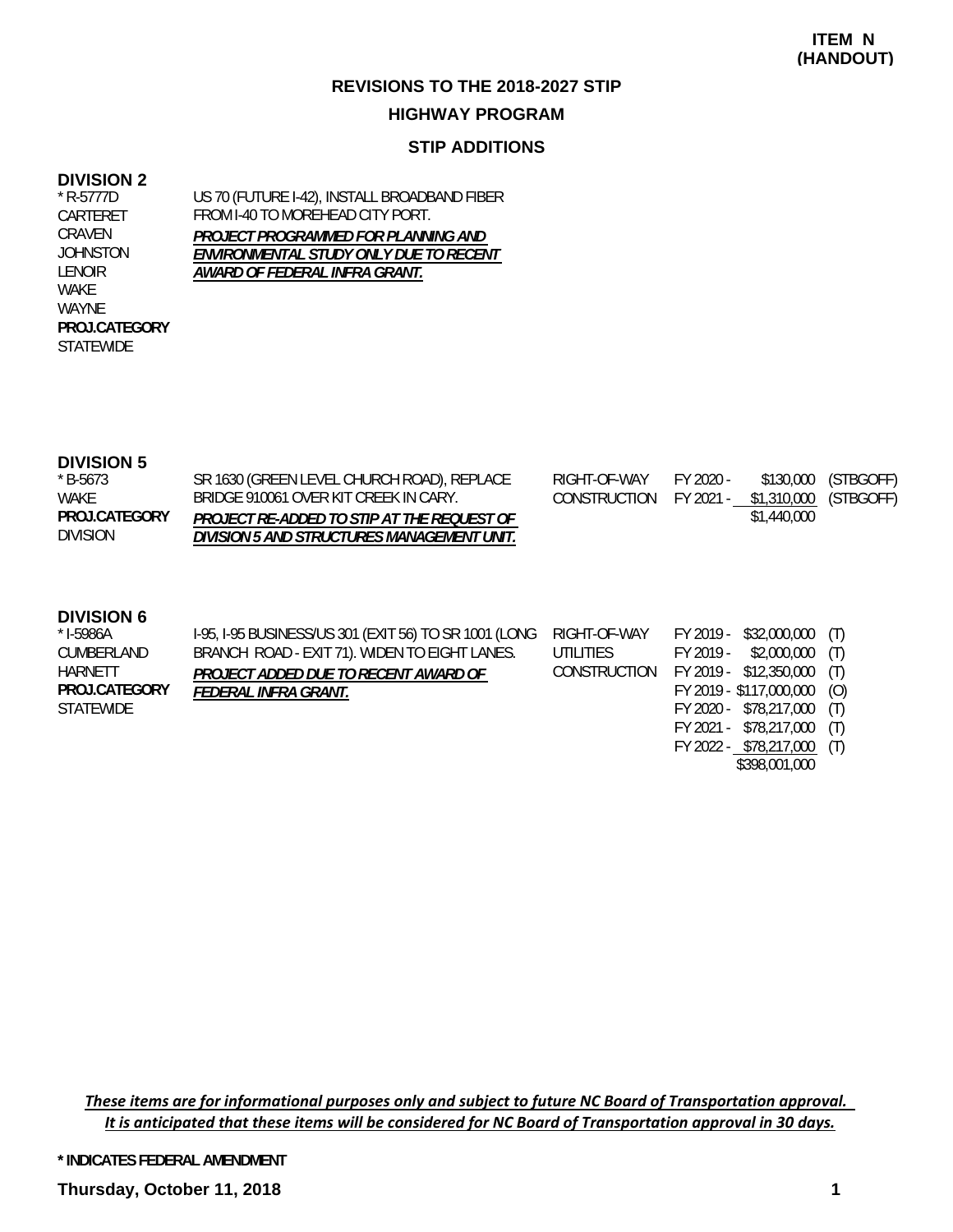### **REVISIONS TO THE 2018-2027 STIP HIGHWAY PROGRAM**

### **STIP ADDITIONS**

#### **DIVISION 6**

NASH

ROBESON WILSON

**STATEWIDE PROJ.CATEGORY**

I-95, INSTALL BROADBAND FIBER FROM SOUTH CAROLINA STATE LINE TO VIRGINIA STATE LINE. *PROJECT PROGRAMMED FOR PLANNING AND ENVIRONMENTAL STUDY ONLY DUE TO RECENT AWARD OF FEDERAL INFRA GRANT.* \* I-5986C CUMBERLAND HALIFAX HARNETT JOHNSTON NORTHAMPTON

| <b>DIVISION 10</b>   |                                              |              |           |             |          |
|----------------------|----------------------------------------------|--------------|-----------|-------------|----------|
| * EB-5949            | PINEVILLE, NC 51 CORRIDOR ACCESS MANAGEMENT. | CONSTRUCTION | FY 2020 - | \$1,175,000 | (STBGDA) |
| MECKLENBURG          | CLOSURE OF EXISTING JOHNSTON DRIVE           |              | FY 2020 - | \$1,435,000 | (L)      |
| <b>PROJ CATEGORY</b> | INTERSECTION ALONG NC 51 AND RELOCATION OF   |              |           | \$2,610,000 |          |
| <b>DIVISION</b>      | JOHNSTON DRIVE TO LINE UP WITH EXISTING      |              |           |             |          |
|                      | CHURCH STREET INTERSECTION.                  |              |           |             |          |
|                      | PROJECT ADDED AT REQUEST OF MPO.             |              |           |             |          |
|                      |                                              |              |           |             |          |
|                      |                                              |              |           |             |          |

| $*$ EB-5950     | WAXHAW, NC 16 TO SUNSET HILL ROAD, KENSINGTON | RIGHT-OF-WAY | FY 2019 -   |                      | \$421,000 (STBGDA) |
|-----------------|-----------------------------------------------|--------------|-------------|----------------------|--------------------|
| <b>UNION</b>    | DRIVE CORRIDOR IMPROVEMENT PROJECT.           |              | FY 2019 -   | \$170.000 (L)        |                    |
| PROJ.CATEGORY   | PROJECT ADDED AT REQUEST OF MPO.              | CONSTRUCTION | $FY 2020 -$ | \$1,382,000 (STBGDA) |                    |
| <b>DIVISION</b> |                                               |              | FY 2020 -   | \$556.000            | (L)                |
|                 |                                               |              |             | \$2,529,000          |                    |

#### **STIP MODIFICATIONS**

| <b>DIVISION 1</b> |                                               |                        |           |             |        |
|-------------------|-----------------------------------------------|------------------------|-----------|-------------|--------|
| * U-5942          | ELIZABETH CITY, ELIZABETH CITY SIGNAL SYSTEM. | UTILITIES              | FY 2019 - | \$100,000   | (STBG) |
| PASQUOTANK        | TO ALLOW ADDITIONAL TIME FOR PLANNING AND     | CONSTRUCTION FY 2019 - |           | \$2,600,000 | (STBG) |
| PROJ.CATEGORY     | DESIGN DELAY UTILITIES FROM FY 18 TO FY 19    |                        |           | \$2,700,000 |        |
| REGIONAL          |                                               |                        |           |             |        |

These items are for informational purposes only and subject to future NC Board of Transportation approval. It is anticipated that these items will be considered for NC Board of Transportation approval in 30 days.

**\* INDICATES FEDERAL AMENDMENT**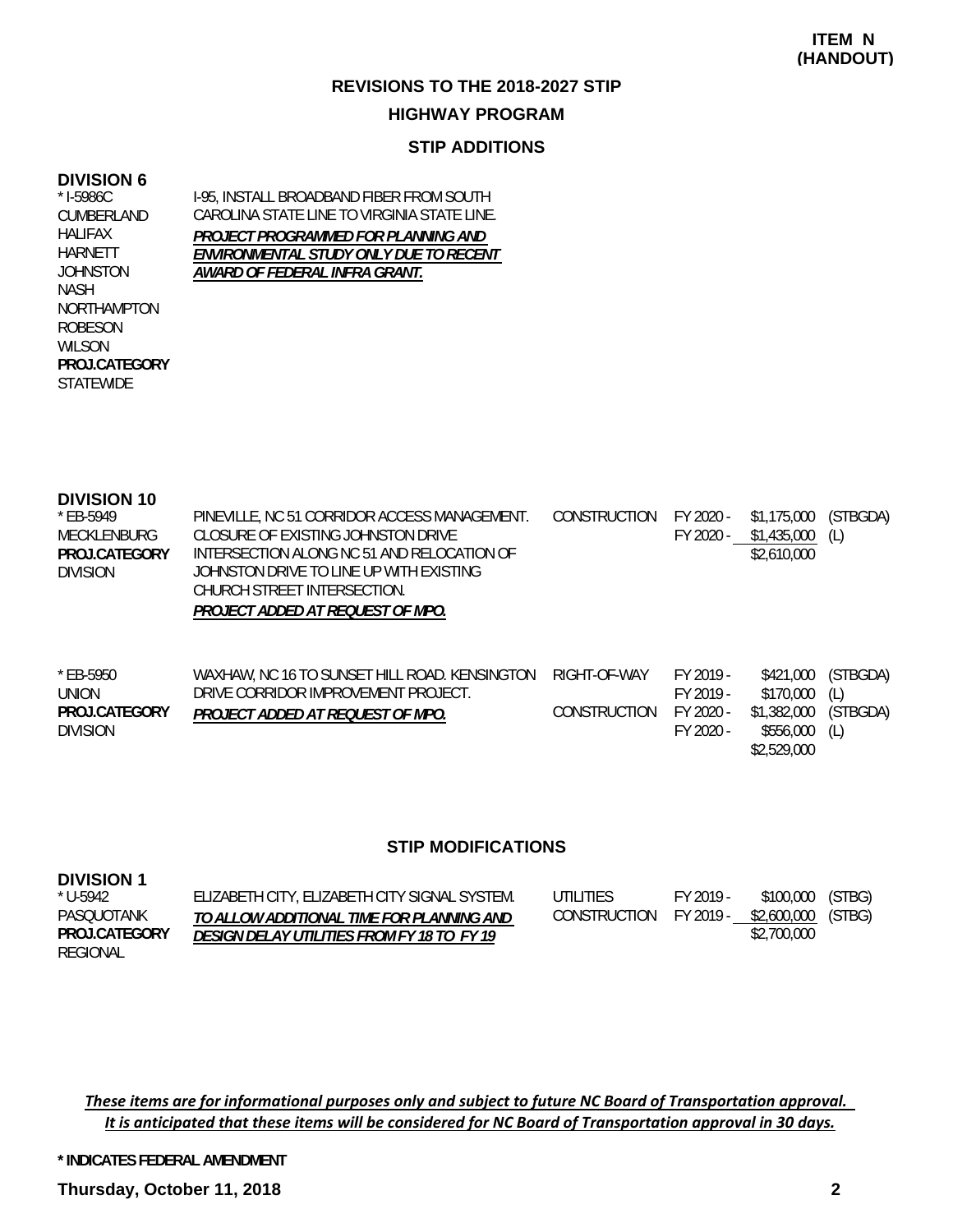**HIGHWAY PROGRAM**

#### **STIP MODIFICATIONS**

| <b>DIVISION 2</b> |                                                |                |           |           |     |
|-------------------|------------------------------------------------|----------------|-----------|-----------|-----|
| R-5812            | US 13 BYPASS, NC 58 (KINGOLD BOULEVARD) TO NC  | RIGHT-OF-WAY   | FY 2019 - | \$500,000 | (T) |
| <b>GREENE</b>     | 91. WIDEN TO THREE LANES WITH CENTER TURN      | UTILITIES      | FY 2019 - | \$500,000 | (T) |
| PROJ.CATEGORY     | LANE.                                          | BUILD NC CONST | FY 2019 - | \$429,000 | (T) |
| <b>DIVISION</b>   | TO ALLOW ADDITIONAL TIME FOR PLANNING AND      |                | FY 2020 - | \$429,000 | (T) |
|                   | DESIGN DELAY RIGHT-OF-WAY FROM FY 18 TO FY 19. |                | FY 2021 - | \$429,000 | (T) |
|                   |                                                |                | FY 2022 - | \$429,000 | (T) |
|                   |                                                |                | FY 2023 - | \$429,000 | (T) |
|                   |                                                |                | FY 2024 - | \$429,000 | (T) |
|                   |                                                |                | FY 2025 - | \$429,000 | (T) |
|                   |                                                |                | FY 2026 - | \$429,000 | (T) |
|                   |                                                |                | FY 2027 - | \$429,000 | (T) |
|                   |                                                |                | FY 2028 - | \$429,000 | (T) |
|                   |                                                |                | FY 2029 - | \$429,000 | (T) |

FY 2025 - \$429,000 (T) FY 2026 - \$429,000 (T) FY 2027 - \$429,000 (T) FY 2028 - \$429,000 (T) FY 2029 - \$429,000 (T) POST YR- \$1,716,000 (T) CONSTRUCTION FY 2019 - \$300,000 (T) \$7,735,000

#### **DIVISION 3**

| U-5788          | US 17 BUSINESS (MAIN STREET), WALL             | RIGHT-OF-WAY           | FY 2019 - | $$785,000$ (T) |     |
|-----------------|------------------------------------------------|------------------------|-----------|----------------|-----|
| BRUNSWICK       | STREET/SHALLOTTE AVENUE. REALIGN               | CONSTRUCTION FY 2020 - |           | \$700.000      | (T) |
| PROJ.CATEGORY   | INTERSECTION.                                  |                        |           | \$1,485,000    |     |
| <b>DIVISION</b> | TO ALLOW ADDITIONAL TIME FOR PLANNING AND      |                        |           |                |     |
|                 | DESIGN DELAY RIGHT-OF-WAY FROM FY 18 TO FY 19. |                        |           |                |     |
|                 |                                                |                        |           |                |     |

#### **DIVISION 4**

| $^*$ C-5546   | ROCKY MOUNT, BENVENUE ROAD (NC 43/NC 48) AT    | CONSTRUCTION | FY 2019 - | \$130,000 (CMAQ) |  |
|---------------|------------------------------------------------|--------------|-----------|------------------|--|
| NASH          | JEFFREYS ROAD. INTERSECTION IMPROVEMENTS.      |              |           | \$130,000        |  |
| PROJ.CATEGORY | TO ALLOW ADDITIONAL TIME FOR PLANNING AND      |              |           |                  |  |
| EXEMPT        | DESIGN DELAY CONSTRUCTION FROM FY 18 TO FY 19. |              |           |                  |  |

These items are for informational purposes only and subject to future NC Board of Transportation approval. It is anticipated that these items will be considered for NC Board of Transportation approval in 30 days.

**\* INDICATES FEDERAL AMENDMENT**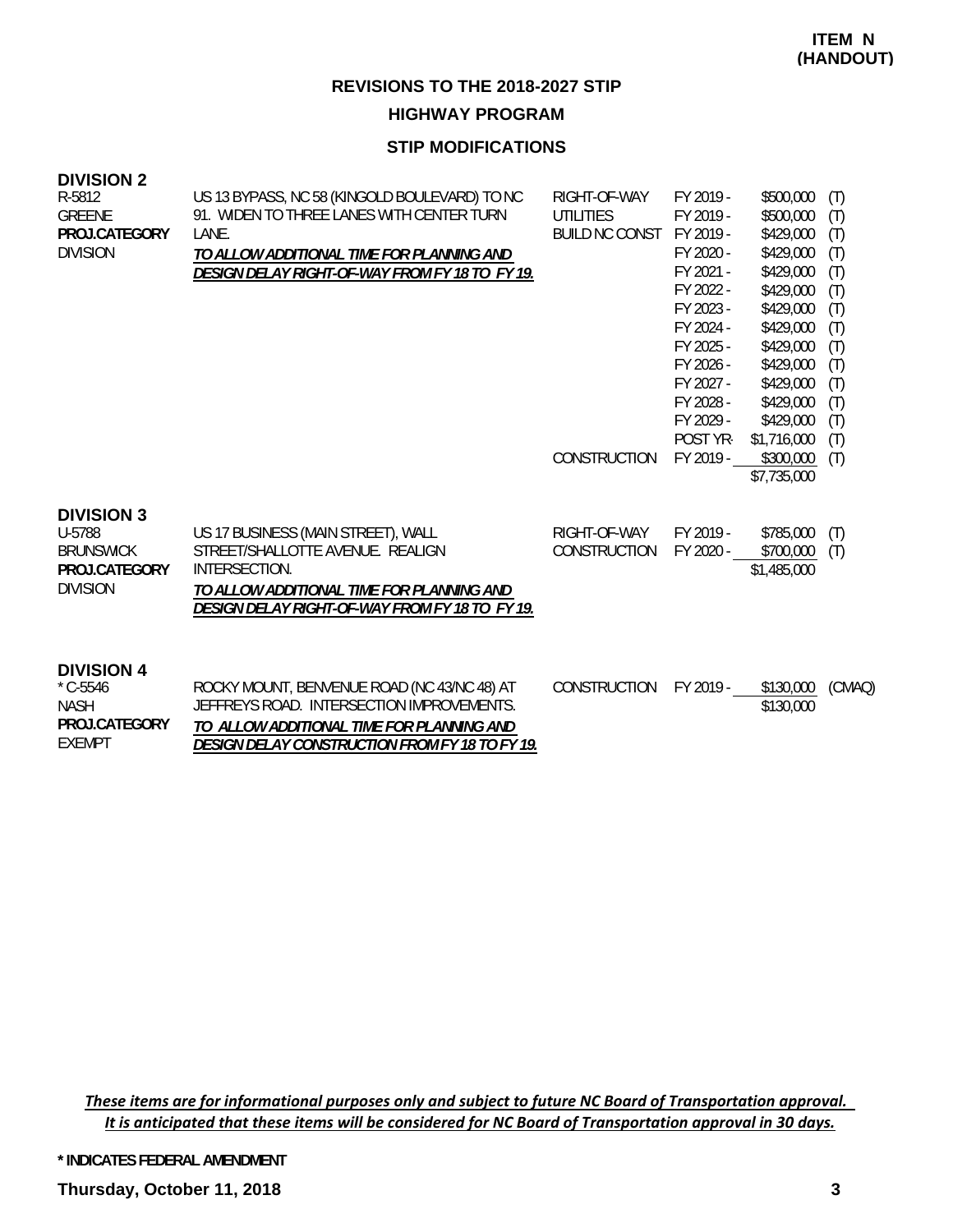#### **HIGHWAY PROGRAM**

#### **STIP MODIFICATIONS**

| <b>DIVISION 5</b><br>I-5870<br><b>WAKE</b><br>PROJ.CATEGORY<br><b>STATEWIDE</b> | I-440 / US 1, WEST OF RIDGE ROAD TO EAST OF US 70<br>(GLENWOOD AVENUE) IN RALEIGH. CONSTRUCT NEW<br>INTERCHANGE AT RIDGE ROAD TO CONNECT WITH<br>CRABTREE VALLEY AVENUE, REALIGN I-440 / US 1<br>INTERCHANGE WITH US 70 (GLENWOOD AVENUE),<br>REALIGN AND WIDEN CRABTREE VALLEY AVENUE<br>BETWEEN SR 3009 (EDWARDS MILL ROAD) AND RIDGE<br>ROAD, AND REPLACE BRIDGE 910494 OVER<br>CRABTREE CREEK ON SR 1670 (BLUE RIDGE ROAD).<br>PROJECT DESCRIPTION REVISED TO INCLUDE<br><b>BRIDGE REPLACEMENT PER STRUCTURES</b><br><b>MANAGEMENT UNIT.</b> | RIGHT-OF-WAY<br><b>UTILITIES</b><br>CONSTRUCTION | FY 2022 - \$115,000,000<br>FY 2022 -<br>FY 2022 -<br>FY 2023 -<br>FY 2024 -<br>FY 2025 - \$50,587,000 | \$1,200,000<br>\$5,325,000<br>\$25,294,000<br>\$25,294,000<br>\$222,700,000                             | (T)<br>(T)<br>(T)<br>(T)<br>(T)<br>(T)        |
|---------------------------------------------------------------------------------|--------------------------------------------------------------------------------------------------------------------------------------------------------------------------------------------------------------------------------------------------------------------------------------------------------------------------------------------------------------------------------------------------------------------------------------------------------------------------------------------------------------------------------------------------|--------------------------------------------------|-------------------------------------------------------------------------------------------------------|---------------------------------------------------------------------------------------------------------|-----------------------------------------------|
| U-5537<br><b>WAKE</b><br>PROJ.CATEGORY<br><b>DIVISION</b>                       | SR 1521 (LAKE PINE DRIVE), WIDEN TO 3 LANES -<br>NORTH OF MACGREGOR PINES ROAD TO NORTH OF<br>VERSAILLES DRIVE. INCL. 10 FT MULTIUSE PATH EAST<br>SIDE; 5 FT SIDEWALK WEST SIDE.<br>TO ALLOW ADDITIONAL TIME FOR RIGHT-OF-WAY<br>ACQUISITION DELAY CONSTRUCTION FROM FY 18 TO<br>FY 19.                                                                                                                                                                                                                                                          | CONSTRUCTION                                     | FY 2019 -<br>FY 2019 -                                                                                | \$668,000<br>\$167,000<br>\$835,000                                                                     | (STBGDA)<br>(L)                               |
| U-5889<br><b>WAKE</b><br>PROJ.CATEGORY<br><b>DIVISION</b>                       | SR 1115 (AVENT FERRY ROAD), SR 1116 (CASS HOLT<br>ROAD) TO NC 55 BYPASS IN HOLLY SPRINGS. WIDEN<br>TO MULTILANES, WITH INTERSECTION<br>IMPROVEMENTS AT SR 1116 (CASS HOLT ROAD), SR<br>1101 (PINEY GROVE-WILBON ROAD) AND NC 55<br>BYPASS.<br>TO ALLOW ADDITIONAL TIME FOR PLANNING AND<br>DESIGN DELAY RIGHT-OF-WAY FROM FY 19 TO FY 20.                                                                                                                                                                                                        | RIGHT-OF-WAY<br><b>UTILITIES</b><br>CONSTRUCTION | FY 2020 -<br>FY 2020 -<br>FY 2021 - \$6,270,000                                                       | \$1,139,000<br>\$137,000<br>\$7,546,000                                                                 | (T)<br>(T)<br>(T)                             |
| U-5928<br><b>WAKE</b><br>PROJ.CATEGORY<br><b>DIVISION</b>                       | APEX PEAKWAY, JAMES STREET TO TOWHEE DRIVE.<br>CONSTRUCT GRADE SEPARATED INTERCHANGE FOR<br>APEX PEAKWAY AT SOUTH SALEM STREET AND CSX<br>RR.<br>TO ALLOW ADDITIONAL TIME FOR RIGHT-OF-WAY<br>ACQUISITION DELAY CONSTRUCTION FROM FY 18 TO<br>FY 19.                                                                                                                                                                                                                                                                                             | CONSTRUCTION                                     | FY 2019 -<br>FY 2019 - \$10,000,000                                                                   | \$2,500,000<br>\$12,500,000                                                                             | (STBGDA)<br>(L)                               |
| U-5937<br><b>DURHAM</b><br>PROJ.CATEGORY<br><b>STATEWIDE</b>                    | NC 147 (DURHAM FREEWAY), SR 1127 (WEST CHAPEL<br>HILL STREET) TO BRIGGS AVENUE IN DURHAM.<br>CONSTRUCT AUXILIARY LANES AND OPERATIONAL<br><b>IMPROVEMENTS.</b><br><b>CHANGE PROJECT LIMITS (REVISED NORTHERN</b><br>TERMIINUS) AT THE REQUEST OF MPO AND DIVISION<br>TO CORRESPOND TO PROJECT STUDY AREA.                                                                                                                                                                                                                                        | RIGHT-OF-WAY<br><b>UTILITIES</b><br>CONSTRUCTION | FY 2022 -<br>FY 2023 -<br>FY 2022 -<br>FY 2024 -<br>FY 2025 -<br>FY 2026 -<br>FY 2027 - \$11,750,000  | \$4,950,000<br>\$4,950,000<br>\$216,000<br>\$11,750,000<br>\$11,750,000<br>\$11,750,000<br>\$57,116,000 | (T)<br>(T)<br>(T)<br>(T)<br>(T)<br>(T)<br>(T) |

These items are for informational purposes only and subject to future NC Board of Transportation approval. It is anticipated that these items will be considered for NC Board of Transportation approval in 30 days.

#### **\* INDICATES FEDERAL AMENDMENT**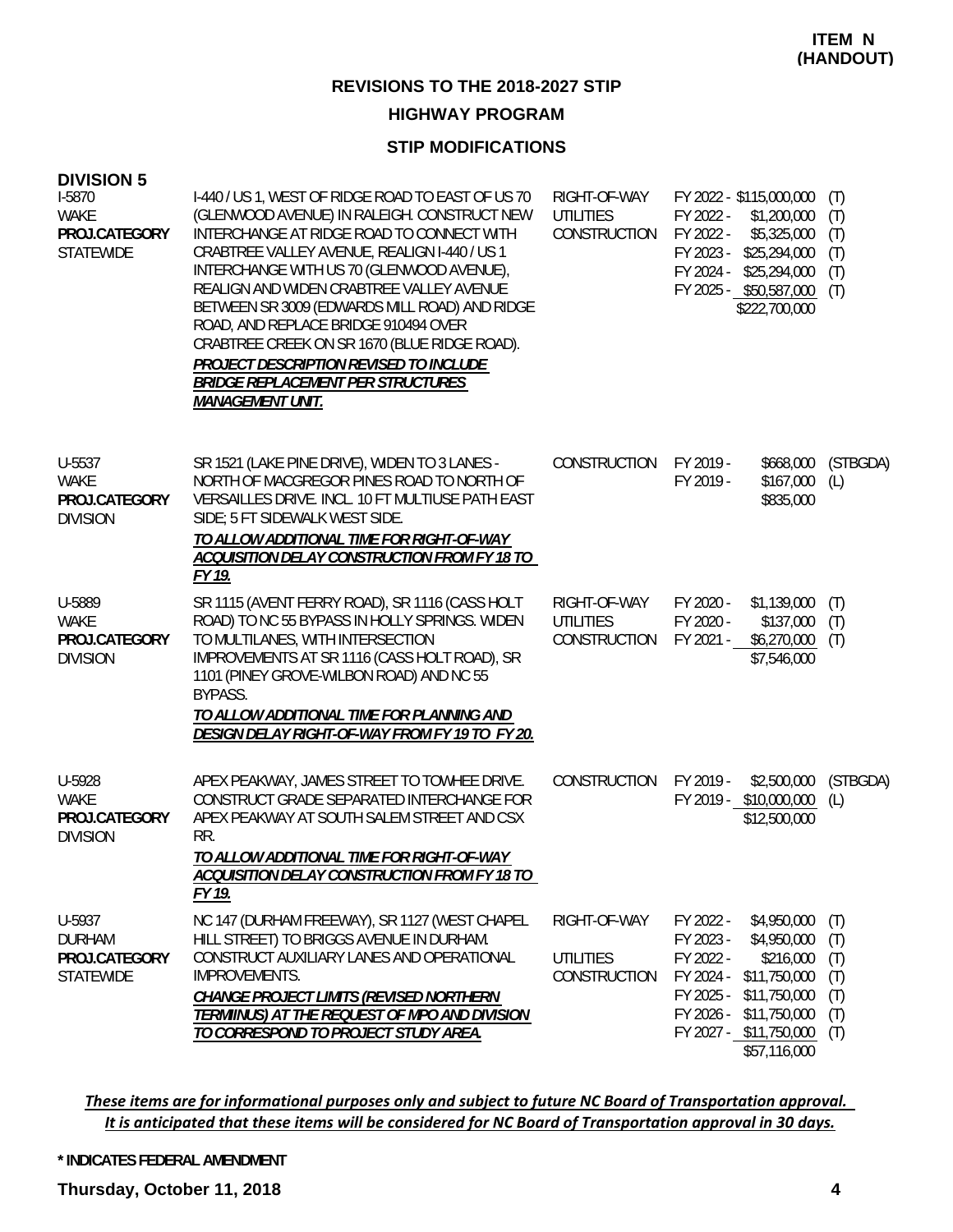**HIGHWAY PROGRAM**

#### **STIP MODIFICATIONS**

| <b>DIVISION 5</b><br>U-6094<br><b>WAKE</b><br>PROJ.CATEGORY<br><b>DIVISION</b>     | SR 1152 (HOLLY SPRINGS ROAD), EAST OF NC 55 TO<br>FLINT POINT LANE IN HOLLY SPRINGS. WIDEN FROM 2<br>TO 4 LANES.<br>TO ALLOW ADDITIONAL TIME FOR RIGHT-OF-WAY<br>ACQUISITION DELAY CONSTRUCTION FROM FY 19 TO<br>FY 20.            | RIGHT-OF-WAY<br><b>CONSTRUCTION</b> | FY 2019 -<br>FY 2019 -<br>FY 2020 -<br>FY 2020 -              | \$798,000<br>\$199,000<br>\$1,217,000<br>\$304,000<br>\$2,518,000                       | (STBGDA)<br>(L)<br>(STBGDA)<br>(L)   |
|------------------------------------------------------------------------------------|------------------------------------------------------------------------------------------------------------------------------------------------------------------------------------------------------------------------------------|-------------------------------------|---------------------------------------------------------------|-----------------------------------------------------------------------------------------|--------------------------------------|
| <b>DIVISION 6</b><br>AV-5747<br><b>ROBESON</b><br>PROJ.CATEGORY<br><b>DIVISION</b> | LUMBERTON REGIONAL AIRPORT (LBT), PARTIAL<br>PARALLEL TAXIWAY RUNWAY 5.<br>TO ALLOW ADDITIONAL TIME FOR PLANNING AND<br>DESIGN DELAY CONSTRUCTION FROM FY 19 TO FY 20.                                                             | CONSTRUCTION                        | FY 2020 -                                                     | \$453,000<br>\$453,000                                                                  | (T)                                  |
| $* I-5877$<br><b>HARNETT</b><br>PROJ.CATEGORY<br><b>STATEWIDE</b>                  | I-95, SR 1811 (BUD HAWKINS ROAD) (EXIT 70) AND SR<br>1001 (LONG BRANCH ROAD) (EXIT 71). IMPROVE<br>INTERCHANGES.<br>ACCELERATE CONSTRUCTION FROM FY 20 TO FY 19.                                                                   | RIGHT-OF-WAY<br>CONSTRUCTION        | FY 2018 -<br>FY 2019 -<br>FY 2020 -<br>FY 2021 -              | \$1,080,000<br>\$6,833,000<br>\$6,833,000<br>\$6,834,000<br>\$21,580,000                | (T)<br>(T)<br>(T)<br>(T)             |
| $* I-5878$<br><b>HARNETT</b><br>PROJ.CATEGORY<br><b>STATEWIDE</b>                  | I-95, US 421 (EXIT 73) AND SR 1793 (POPE ROAD) (EXIT<br>72). IMPROVE INTERCHANGES.<br>DUE TO FUNDING CHANGE FROM FEDERAL TO STATE,<br><b>UPDATE CONSTRUCTION FISCAL YEAR FROM FY 20</b><br><b>TO FY 21.</b>                        | RIGHT-OF-WAY<br><b>CONSTRUCTION</b> | FY 2018 -<br>FY 2018 -<br>FY 2021 -<br>FY 2022 - \$14,000,000 | \$6,250,000<br>\$4,500,000<br>\$14,000,000<br>\$38,750,000                              | (NHFP)<br>(NHP)<br>(T)<br>(T)        |
| $* I - 5883$<br><b>HARNETT</b><br>PROJ.CATEGORY<br><b>STATEWIDE</b>                | I-95, SR 1808 (JONESBORO ROAD) (EXIT 75) AND SR<br>1709 (HODGES CHAPEL ROAD) (EXIT 77). IMPROVE<br>INTERCHANGES.<br>DUE TO FUNDING CHANGE FROM FEDERAL TO STATE,<br><b>UPDATE CONSTRUCTION FISCAL YEAR FROM FY 20</b><br>TO FY 21. | RIGHT-OF-WAY<br>CONSTRUCTION        | FY 2018 -<br>FY 2018 -<br>FY 2021 -<br>FY 2022 -<br>FY 2023 - | \$5,163,000<br>\$3,063,000<br>\$8,533,000<br>\$8,533,000<br>\$8,534,000<br>\$33,826,000 | (NHFP)<br>(NHP)<br>(T)<br>(T)<br>(T) |

These items are for informational purposes only and subject to future NC Board of Transportation approval. It is anticipated that these items will be considered for NC Board of Transportation approval in 30 days.

**\* INDICATES FEDERAL AMENDMENT**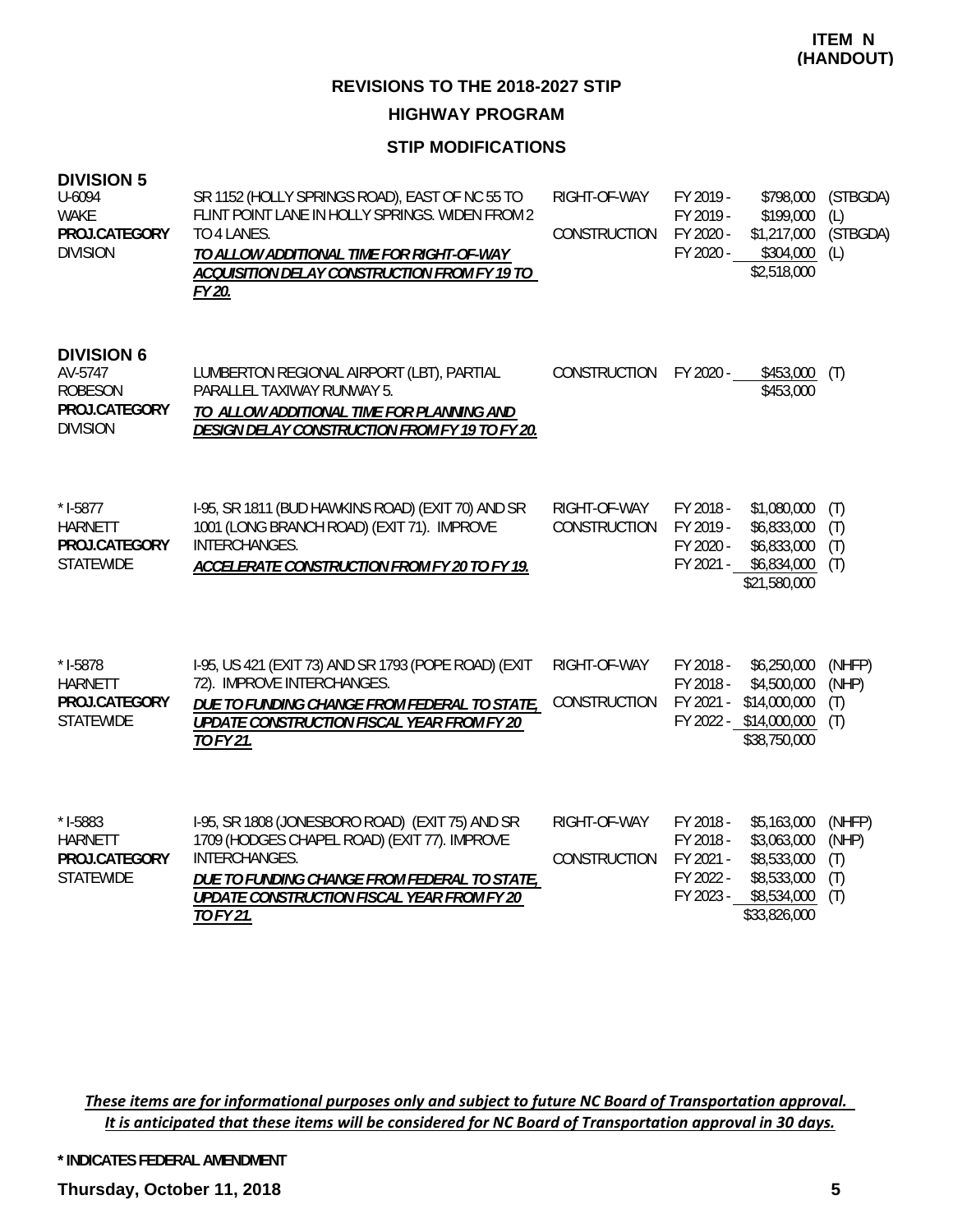**HIGHWAY PROGRAM**

#### **STIP MODIFICATIONS**

#### **DIVISION 6**

| I-5986B<br><b>HARNETT</b><br><b>JOHNSTON</b><br>PROJ.CATEGORY<br><b>STATEWIDE</b>       | I-95, SR 1001 (LONG BRANCH ROAD - EXIT 71) TO I-40<br>(EXIT 81). WIDEN TO EIGHT LANES.<br>DUE TO FUNDING CHANGE FROM FEDERAL TO STATE,<br>UPDATE CONSTRUCTION FISCAL YEAR FROM FY 20<br>TO FY 21.                                                                                              | RIGHT-OF-WAY<br>UTILITIES<br>CONSTRUCTION        | FY 2019 - \$42,100,000<br>FY 2019 -<br>\$700,000<br>FY 2021 -<br>\$43,500,000<br>FY 2022 -<br>\$43,500,000<br>FY 2023 - \$43,500,000<br>FY 2024 - \$43,500,000<br>\$216,800,000 | (T)<br>(T)<br>(T)<br>(T)<br>(T)<br>(T) |
|-----------------------------------------------------------------------------------------|------------------------------------------------------------------------------------------------------------------------------------------------------------------------------------------------------------------------------------------------------------------------------------------------|--------------------------------------------------|---------------------------------------------------------------------------------------------------------------------------------------------------------------------------------|----------------------------------------|
| <b>DIVISION 7</b><br>$*$ P-5713<br><b>GUILFORD</b><br>PROJ.CATEGORY<br><b>STATEWIDE</b> | NORTH CAROLINA RAILROAD (NCRR) / NORFOLK<br>SOUTHERN RAILROAD, SR 1424 (HILLTOP ROAD) IN<br>GREENSBORO. CONVERT AT-GRADE CROSSING TO<br><b>GRADE SEPARATION.</b><br>ACCELERATE RIGHT-OF-WAY FROM FY 22 TO FY 21<br>AND CONSTRUCTION FROM FY 24 TO FY 22 PER<br><b>DIVISION OFFICE REQUEST.</b> | RIGHT-OF-WAY<br>CONSTRUCTION                     | FY 2021 -<br>\$1,600,000<br>FY 2022 -<br>\$2,668,000<br>FY 2022 -<br>\$267,000<br>FY 2023 -<br>\$2,667,000<br>\$7,202,000                                                       | (T)<br>(T)<br>(O)<br>(T)               |
| <b>DIVISION 9</b><br>R-5768<br><b>STOKES</b><br>PROJ.CATEGORY<br><b>DIVISION</b>        | US 311, NC 65 IN WALNUT COVE. UPGRADE<br>INTERSECTION AND IMPROVE RAILROAD CROSSING.<br>TOWN NEEDS ADDITIONAL TIME FOR PLANNING AND<br>DESIGN. DELAY RIGHT-OF-WAY FROM FY 18 TO FY 19.                                                                                                         | RIGHT-OF-WAY<br><b>UTILITIES</b><br>CONSTRUCTION | FY 2019 -<br>\$1,249,000<br>FY 2019 -<br>\$300,000<br>FY 2020 -<br>\$2,150,000<br>\$3,699,000                                                                                   | (STBG)<br>(STBG)<br>(STBG)             |
| R-5828<br><b>STOKES</b><br>PROJ.CATEGORY<br><b>DIVISION</b>                             | US 311 (NORTH MAIN STREET), SR 1918 (FIRST<br>STREET) IN WALNUT COVE. CONSTRUCT<br>ROUNDABOUT.<br>ACCELERATE CONSTRUCTION FROM FY 20 TO FY 19<br>TO BETTER COORDINATE TRAFFIC IMPACTS OF<br>ADJOINING PROJECT, PER DIVISION OFFICE REQUEST.                                                    | <b>CONSTRUCTION</b>                              | \$1,450,000<br>FY 2019 -<br>\$1,450,000                                                                                                                                         | (T)                                    |
| * U-5899<br><b>FORSYTH</b><br>PROJ.CATEGORY<br><b>DIVISION</b>                          | NEW ROUTE, FORUM PARKWAY CONNECTOR, SR 3955<br>(FORUM PARKWAY) TO NC 66 (UNIVERSITY PARKWAY)<br>IN RURAL HALL. CONSTRUCT 2-LANE ROADWAY ON<br>NEW LOCATION.<br>COST INCREASE EXCEEDING \$2 MILLION AND 25%<br>THRESHOLDS.                                                                      | RIGHT-OF-WAY<br><b>UTILITIES</b><br>CONSTRUCTION | FY 2019 -<br>\$994,000<br>FY 2019 -<br>\$119,000<br>FY 2021 - \$10,500,000<br>\$11,613,000                                                                                      | (T)<br>(T)<br>(T)                      |

These items are for informational purposes only and subject to future NC Board of Transportation approval. It is anticipated that these items will be considered for NC Board of Transportation approval in 30 days.

**\* INDICATES FEDERAL AMENDMENT**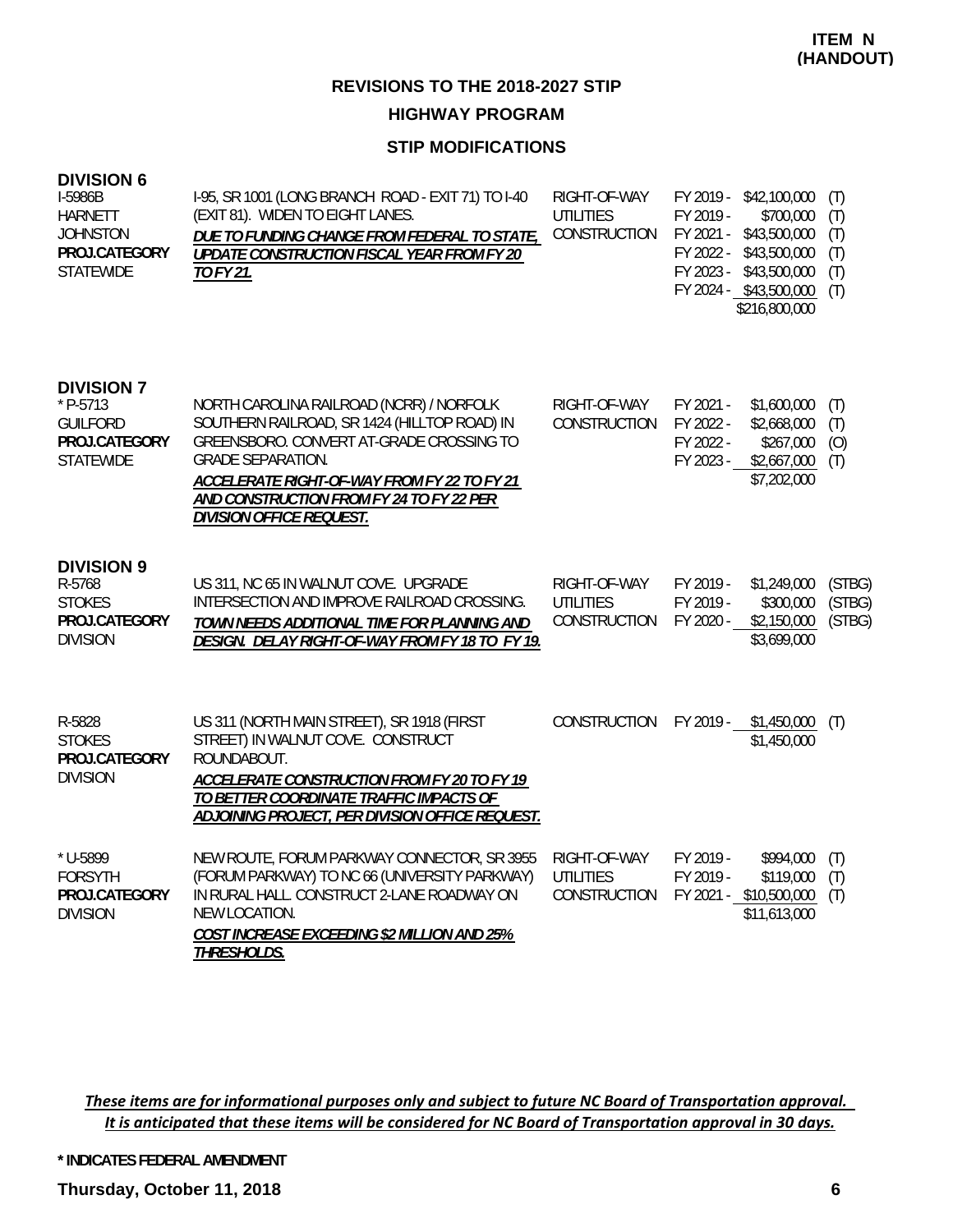# **HIGHWAY PROGRAM**

#### **STIP MODIFICATIONS**

| <b>DIVISION 9</b><br>U-6003<br><b>FORSYTH</b><br>PROJ.CATEGORY<br><b>DIVISION</b> | NEW ROUTE, SR 1969 (PINEY GROVE ROAD) TO NC 150<br>(NORTH MAIN STREET) IN KERNERSVILLE.<br>CONSTRUCT TWO-LANE DIVIDED FACILITY WITH<br>BICYCLE / PEDESTRIAN ACCOMMODATIONS.<br>ACCELERATE RIGHT-OF-WAY FROM FY 21 TO FY 19<br>TO MAKE MORE TIME AVAILABLE TO ACQUIRE RIGHT-<br>OF-WAY AND MOVE UTILITIES, PER DIVISION OFFICE<br><b>REQUEST.</b> | RIGHT-OF-WAY<br><b>UTILITIES</b><br>CONSTRUCTION | FY 2019 -<br>FY 2019 -                                        | \$972,000<br>\$500,000<br>FY 2022 - \$12,524,000<br>\$13,996,000             | (T)<br>(T)<br>(T)                        |
|-----------------------------------------------------------------------------------|--------------------------------------------------------------------------------------------------------------------------------------------------------------------------------------------------------------------------------------------------------------------------------------------------------------------------------------------------|--------------------------------------------------|---------------------------------------------------------------|------------------------------------------------------------------------------|------------------------------------------|
| <b>DIVISION 10</b><br>B-5817<br><b>ANSON</b><br>PROJ.CATEGORY<br><b>EXEMPT</b>    | SR 1634 (GRASSY ISLAND ROAD), REPLACE BRIDGE<br>030007 OVER BROWN CREEK. NC FLAP DOT 1634(1).<br>TO ALLOW ADDITIONAL TIME FOR PLANNING DELAY<br><b>CONSTRUCTION FROM FY 18 TO FY 19.</b>                                                                                                                                                         | CONSTRUCTION                                     | FY 2019 -                                                     | \$2,530,000<br>FY 2019 - \$633,000<br>\$3,163,000                            | (FLAP)<br>(S(M))                         |
| C-4916C<br><b>CABARRUS</b><br>PROJ.CATEGORY<br><b>EXEMPT</b>                      | OAKWOOD AVENUE, WINDSOR DRIVE TO ROGERS<br><b>LAKE ROAD</b><br>TO ALLOW ADDITIONAL TIME FOR PLANNING DELAY<br><b>CONSTRUCTION FROM FY 18 TO FY 19</b>                                                                                                                                                                                            | <b>CONSTRUCTION</b>                              | FY 2019 -<br>FY 2019 -                                        | \$449,000<br>\$112,000<br>\$561,000                                          | (CMAQ)<br>(L)                            |
| * EB-5775<br>MECKLENBURG<br>PROJ.CATEGORY<br><b>DIVISION</b>                      | CORNELIUS, SOUTH PRONG ROCKY RIVER<br>GREENWAY (SOUTH STREET - MAIN STREET).<br>CONSTRUCT GREENWAY.<br>ADD ADDITIONAL TAP-DA FUNDING PER MPO.                                                                                                                                                                                                    | CONSTRUCTION                                     | FY 2018 -                                                     | \$1,468,000<br>FY 2018 - \$367,000<br>\$1,835,000                            | (TAPDA)<br>(L)                           |
| EB-5817<br>MECKLENBURG<br>PROJ.CATEGORY<br><b>DIVISION</b>                        | CORNELIUS, MCDOWELL CREEK GREENWAY,<br>MAGNOLIA PLAZA TO WESTMORELAND ROAD.<br>CONSTRUCT GREENWAY.<br>TO ALLOW ADDITIONAL TIME FOR PLANNING AND<br><b>DESIGN DELAY CONSTRUCTION FROM FY 18 TO FY 19.</b>                                                                                                                                         | CONSTRUCTION                                     | FY 2019 -<br>FY 2019 -                                        | \$1,400,000<br>\$1,200,000<br>\$2,600,000                                    | (TAPDA)<br>(L)                           |
| EB-5832<br>MECKLENBURG<br>PROJ.CATEGORY<br><b>DIVISION</b>                        | CHARLOTTE, SR 2833 (MALLARD CREEK CHURCH<br>ROAD), SR 2472 (MALLARD CREEK ROAD) TO SR 2746<br>(CLAUDE FREEMAN DRIVE). CONSTRUCT MULTI-USE<br>TRAIL ON SOUTH SIDE OF ROAD.<br>TO ALLOW ADDITIONAL TIME FOR DESIGN DELAY<br>RIGHT-OF-WAY FROM FY 18 TO FY 19.                                                                                      | RIGHT-OF-WAY<br>CONSTRUCTION                     | FY 2019 -<br>FY 2019 -<br>FY 2020 -<br>FY 2020 -<br>FY 2020 - | \$531,000<br>\$133,000<br>\$200,000<br>\$542,000<br>\$186,000<br>\$1,592,000 | (TAP)<br>(L)<br>(STBGDA)<br>(TAP)<br>(L) |

These items are for informational purposes only and subject to future NC Board of Transportation approval. It is anticipated that these items will be considered for NC Board of Transportation approval in 30 days.

**\* INDICATES FEDERAL AMENDMENT**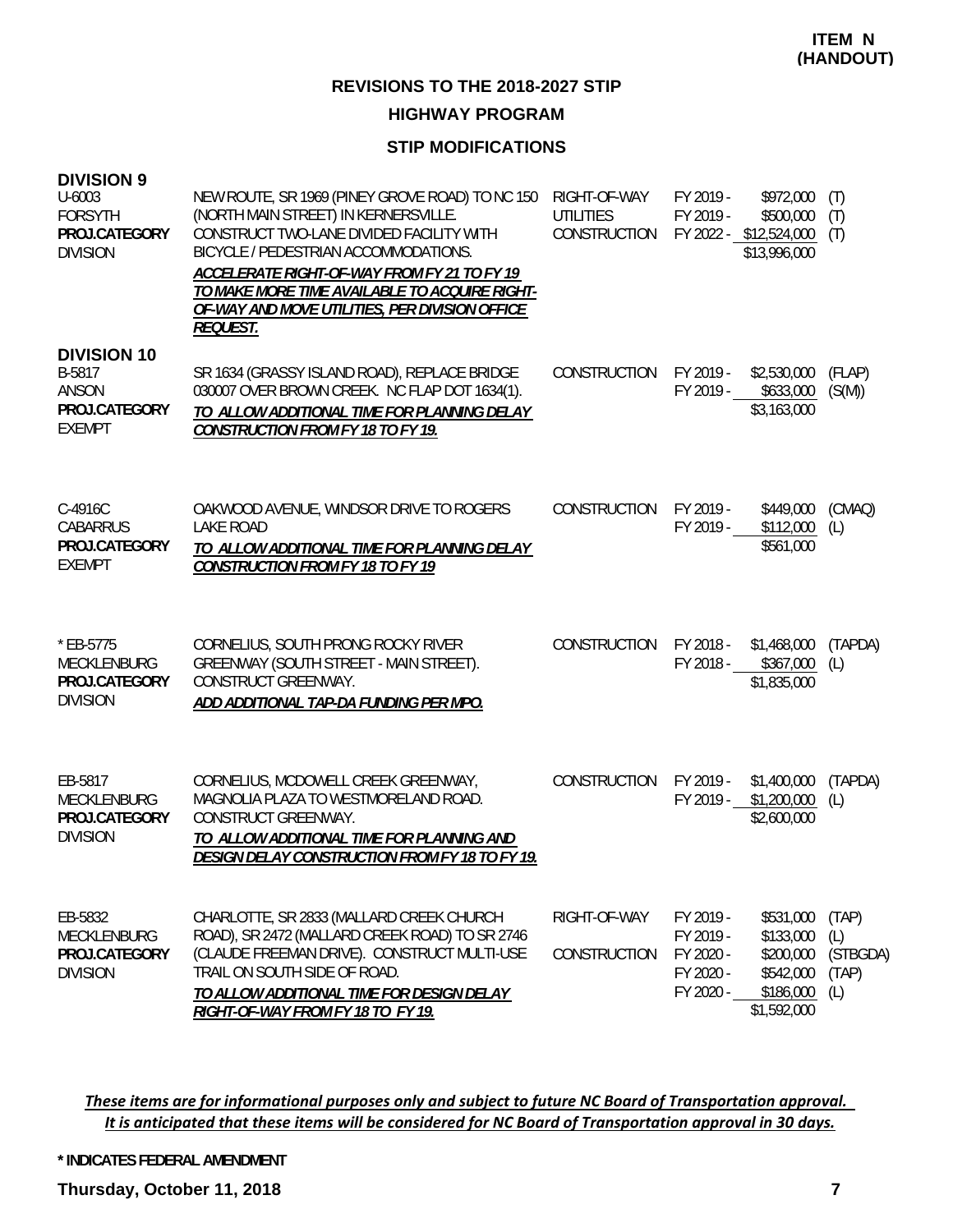**ITEM N (HANDOUT)**

**REVISIONS TO THE 2018-2027 STIP**

**HIGHWAY PROGRAM**

#### **STIP MODIFICATIONS**

| <b>DIVISION 10</b><br>$*$ 1-5797<br>MECKLENBURG<br>PROJ.CATEGORY<br><b>STATEWIDE</b> | I-85, CONCRETE PAVEMENT JOINT SOUTH OF NC 16<br>TO CONCRETE PAVEMENT JOINT AT US 29/NC40<br>CONNECTOR. RESTRIPE PAVEMENT.<br>MODIFY PROJECT SCOPE, LIMITS, AND FUNDING<br>AMOUNT AT THE REQUEST OF THE DIVISION                                                                    | CONSTRUCTION                                       | FY 2019 -                                                     | \$100,000<br>\$100,000                                                             | (NHPIM)                                   |
|--------------------------------------------------------------------------------------|------------------------------------------------------------------------------------------------------------------------------------------------------------------------------------------------------------------------------------------------------------------------------------|----------------------------------------------------|---------------------------------------------------------------|------------------------------------------------------------------------------------|-------------------------------------------|
| $* I-5798$<br>MECKLENBURG<br>PROJ.CATEGORY<br><b>STATEWIDE</b>                       | I-485, I-85 TO ROCKY RIVER ROAD. PAVEMENT<br>REHABILITATION.<br>COST INCREASE EXCEEDING \$2 MILLION AND 25%<br>THRESHOLDS.                                                                                                                                                         | CONSTRUCTION                                       |                                                               | FY 2018 - \$12,700,000<br>\$12,700,000                                             | (NHPIM)                                   |
| U-5723<br><b>UNION</b><br>PROJ.CATEGORY<br><b>STATEWIDE</b>                          | EXISTING US 74, US 601 INTERCHANGE. CONSTRUCT<br><b>IMPROVEMENTS.</b><br>TO ALLOW ADDITIONAL TIME FOR DESIGN DELAY<br>RIGHT-OF-WAY FROM FY 18 TO FY 19 AND<br><b>CONSTRUCTION FROM FY 19 TO FY 20.</b>                                                                             | RIGHT-OF-WAY<br>CONSTRUCTION                       | FY 2019 -<br>FY 2020 -                                        | \$300,000<br>\$8,000,000<br>\$8,300,000                                            | (T)<br>(T)                                |
| * U-5956<br><b>CABARRUS</b><br>PROJ.CATEGORY<br><b>REGIONAL</b>                      | US 29, REALIGN UNION CEMETERY ROAD TO<br>INTERSECT US 29 AT ROCK HILL CHURCH ROAD AND<br>CONSTRUCT IMPROVEMENTS ALONG US 29 FROM 0.6<br>MILE WEST OF ROCK HILL CHURCH ROAD TO JUST<br>EAST OF ROCK HILL CHURCH ROAD.<br>COST INCREASE EXCEEDING \$2 MILLION AND 25%<br>THRESHOLDS. | RIGHT-OF-WAY<br><b>UTILITIES</b><br>CONSTRUCTION   | FY 2020 -<br>FY 2020 -<br>FY 2020 -                           | \$1,000,000<br>\$500,000<br>\$8,100,000<br>\$9,600,000                             | (T)<br>(T)<br>(T)                         |
| U-6106<br><b>MECKLENBURG</b><br>PROJ.CATEGORY<br><b>DIVISION</b>                     | HUNTERSVILLE, SR 2136 (GILEAD ROAD), SR 2120<br>(MCCOY ROAD) TO WYNFIELD CREEK PARKWAY.<br>WIDEN ROADWAY TO 4-LANES DIVIDED.<br>TO ALLOW ADDITIONAL TIME FOR DESIGN DELAY<br><b>CONSTRUCTION FROM FY 20 TO FY 21.</b>                                                              | <b>ENGINEERING</b><br>RIGHT-OF-WAY<br>CONSTRUCTION | FY 2019 -<br>FY 2020 -<br>FY 2020 -<br>FY 2021 -<br>FY 2021 - | \$1,000,000<br>\$400,000<br>\$100,000<br>\$2,700,000<br>\$2,100,000<br>\$6,300,000 | (L)<br>(STBGDA)<br>(L)<br>(STBGDA)<br>(L) |

**DIVISION 11** \* R-3430

| $*$ R-3430   | SR 1001 (MALCOLM BLVD/CONNELLY SPRINGS ROAD), |
|--------------|-----------------------------------------------|
| <b>BURKE</b> | US 70 TO SR 1933 (SOUTH-WEST BOULEVARD) IN    |
| CALDWELL     | LENOIR. WIDEN TO MULTI-LANES.                 |
|              | PROJECT LIMIT MODIFICATION AND ADD SEGMENTS   |
|              | A, B AND C PER DIVISION.                      |

These items are for informational purposes only and subject to future NC Board of Transportation approval. It is anticipated that these items will be considered for NC Board of Transportation approval in 30 days.

**\* INDICATES FEDERAL AMENDMENT**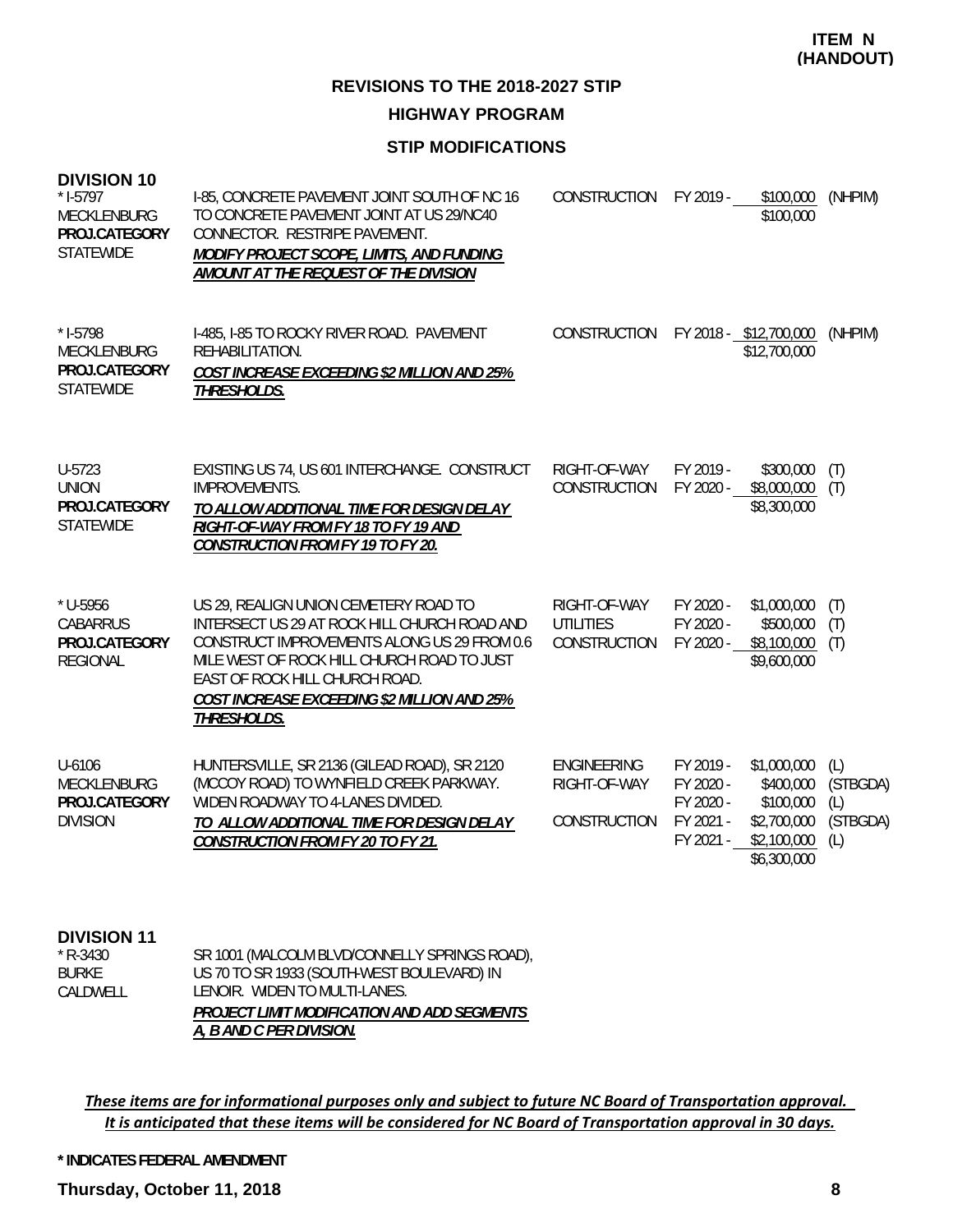**HIGHWAY PROGRAM**

#### **STIP MODIFICATIONS**

| <b>DIVISION 11</b> |  |
|--------------------|--|
|--------------------|--|

| * R-3430C<br>CALDWELL<br>PROJ.CATEGORY<br><b>DIVISION</b>                                                | SR 1001 (CONNELLY SPRINGS ROAD), CATAWBA RIVER<br>TO SR 1933 (SOUTH-WEST BOULEVARD)<br>PROJECT LIMIT MODIFICATION AND ADD SEGMENT A<br><b>PER DIVISION.</b>                           | RIGHT-OF-WAY<br><b>UTILITIES</b><br>CONSTRUCTION | FY 2022 -<br>\$13,750,000<br>FY 2023 -<br>\$13,750,000<br>FY 2022 -<br>\$2,000,000<br>FY 2023 -<br>\$2,000,000<br>FY 2024 -<br>\$11,750,000<br>FY 2025 -<br>\$11,750,000<br>FY 2026 -<br>\$11,750,000<br>FY 2027 - \$11,750,000<br>\$78,500,000 | (T)<br>(T)<br>(T)<br>(T)<br>(T)<br>(T)<br>(T)<br>(T) |
|----------------------------------------------------------------------------------------------------------|---------------------------------------------------------------------------------------------------------------------------------------------------------------------------------------|--------------------------------------------------|-------------------------------------------------------------------------------------------------------------------------------------------------------------------------------------------------------------------------------------------------|------------------------------------------------------|
| <b>DIVISION 12</b><br>EB-5808<br><b>BURKE</b><br>CALDWELL<br>CATAWBA<br>PROJ.CATEGORY<br><b>DIVISION</b> | HICKORY, UPGRADE CURRENT PEDESTRIAN SIGNALS<br>AND INSTALL NEW PEDESTRIAN SIGNALS.<br>TO ALLOW ADDITIONAL TIME FOR DESIGN DELAY<br><b>CONSTRUCTION FROM FY 18 TO FY 19 PER MPO.</b>   | CONSTRUCTION                                     | FY 2019 -<br>\$322,000<br>\$80,000<br>FY 2019 -<br>\$402,000                                                                                                                                                                                    | (STBGDA)<br>(L)                                      |
| * U-5800<br><b>GASTON</b><br>PROJ.CATEGORY<br><b>REGIONAL</b>                                            | NC 7, INTERSECTION OF NC 7/US 74 AND NC 7/US 29.<br>CONSTRUCT NORTHBOUND THROUGH LANE AND<br>INTERSECTION IMPROVEMENTS.<br>COST INCREASE EXCEEDING \$2 MILLION AND 25%<br>THRESHOLDS. | RIGHT-OF-WAY<br>CONSTRUCTION                     | FY 2019 -<br>\$90,000<br>FY 2021 -<br>\$4,000,000<br>\$4,090,000                                                                                                                                                                                | (T)<br>(T)                                           |
| $*$ U-5821<br><b>GASTON</b><br>PROJ.CATEGORY<br><b>DIVISION</b>                                          | NC 279 (NEW HOPE ROAD), SR 2478 (TITMAN ROAD) TO<br>SR 2435 (UNION-NEW HOPE ROAD). WIDEN TO 4-<br>LANES.<br>COST INCREASE EXCEEDING \$2 MILLION AND 25%<br>THRESHOLDS.                | RIGHT-OF-WAY<br><b>UTILITIES</b><br>CONSTRUCTION | FY 2019 -<br>\$18,200,000<br>\$18,200,000<br>FY 2020 -<br>FY 2019 -<br>\$3,900,000<br>FY 2021 -<br>\$8,033,000<br>\$8,033,000<br>FY 2022 -<br>FY 2023 -<br>\$8,034,000<br>\$64,400,000                                                          | (T)<br>(T)<br>(T)<br>(T)<br>(T)<br>(T)               |

These items are for informational purposes only and subject to future NC Board of Transportation approval. It is anticipated that these items will be considered for NC Board of Transportation approval in 30 days.

**\* INDICATES FEDERAL AMENDMENT**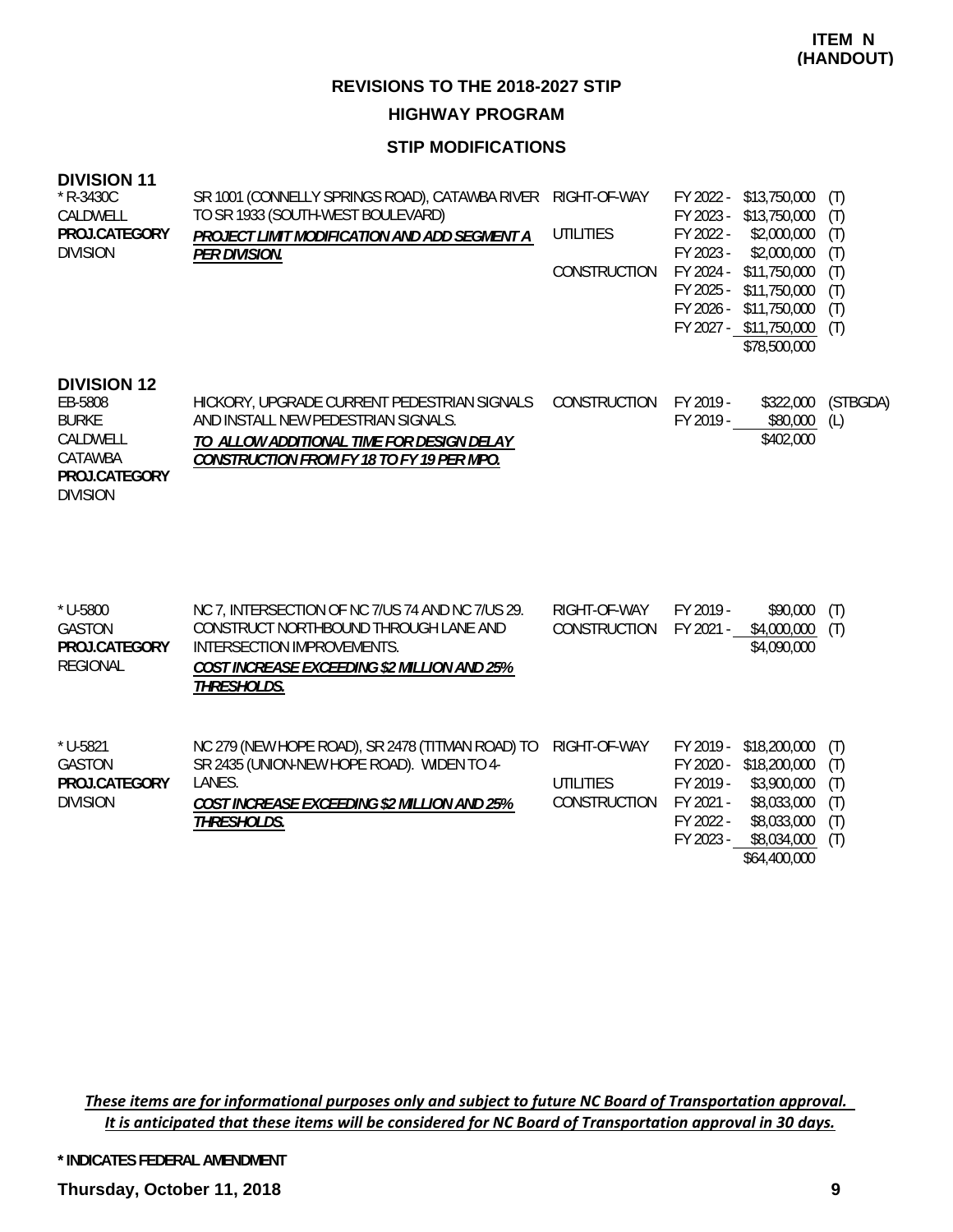**REVISIONS TO THE 2018-2027 STIP HIGHWAY PROGRAM**

#### **STIP MODIFICATIONS**

| <b>DIVISION 13</b><br>EB-5807<br><b>BURKE</b><br>PROJ.CATEGORY<br><b>DIVISION</b>     | MORGANTON, MORGANTON DOWNTOWN GREENWAY<br>CONNECTOR.<br>TO ALLOW ADDITIONAL TIME FOR PLANNING AND<br>DESIGN DELAY RIGHT-OF-WAY FROM FY 18 TO FY 19<br>AND CONSTRUCTION FROM FY 18 TO FY 19. | RIGHT-OF-WAY<br>CONSTRUCTION                     | FY 2019 -<br>FY 2019 -<br>FY 2019 -<br>FY 2019 -<br>FY 2019 - | \$50,000<br>\$13,000<br>\$1,000,000<br>\$285,000<br>\$321,000<br>\$1,669,000 | (STBGDA)<br>(L)<br>(STBG)<br>(STBGDA)<br>(L) |
|---------------------------------------------------------------------------------------|---------------------------------------------------------------------------------------------------------------------------------------------------------------------------------------------|--------------------------------------------------|---------------------------------------------------------------|------------------------------------------------------------------------------|----------------------------------------------|
| $*$ R-3430A<br><b>BURKE</b>                                                           | SR 1001 (MALCOLM BOULEVARD), US 70 TO CATAWBA<br>RIVER.<br>PROJECT LIMIT MODIFICATION AND ADD SEGMENT A<br>PER DIVISION.                                                                    | RIGHT-OF-WAY<br><b>UTILITIES</b><br>CONSTRUCTION | POST YR-<br>POST YR-                                          | POST YR-\$10,000,000<br>\$2,000,000<br>\$20,000,000<br>\$32,000,000          | (T)<br>(T)<br>(T)                            |
| $*$ R-3430B<br><b>BURKE</b><br>PROJ.CATEGORY<br><b>HWY FUNDS</b>                      | SR 1001 (CONNELLY SPRINGS ROAD), CONSTRUCT<br>NEW PARALLEL BRIDGE OVER CATAWBA RIVER.<br>PROJECT LIMIT MODIFICATION AND ADD SEGMENT B<br><b>PER DIVISION.</b>                               | RIGHT-OF-WAY<br>CONSTRUCTION                     | FY 2021 -<br>FY 2022 -<br>FY 2023 -                           | \$500,000<br>\$8,750,000<br>\$8,750,000<br>\$18,000,000                      | (HFB)<br>(HFB)<br>(HFB)                      |
| <b>DIVISION 14</b><br>$*$ R-5734A<br><b>MACON</b><br>PROJ.CATEGORY<br><b>DIVISION</b> | US 23/US 441, US 64 TO SR 1652 (WIDE HORIZON<br>DRIVE)/SR 1152 (BELDEN CIRCLE).<br><b>COST INCREASE EXCEEDING \$2 MILLION AND 25%</b><br>THRESHOLDS.                                        | <b>CONSTRUCTION</b>                              | FY 2019 -<br>FY 2020 -                                        | \$5,650,000<br>\$5,650,000<br>\$11,300,000                                   | (T)<br>(T)                                   |
| $*$ U-5840<br><b>HENDERSON</b><br>PROJ.CATEGORY<br><b>DIVISION</b>                    | SR 1547 (OLD AIRPORT ROAD), US 25 TO MILLS GAP<br>ROAD. WIDEN ROADWAY.<br>COST INCREASE EXCEEDING \$2 MILLION AND 25%<br>THRESHOLDS.                                                        | CONSTRUCTION                                     | FY 2019 -<br>FY 2020 -                                        | \$3,600,000<br>\$3,600,000<br>\$7,200,000                                    | (T)<br>(T)                                   |

These items are for informational purposes only and subject to future NC Board of Transportation approval. It is anticipated that these items will be considered for NC Board of Transportation approval in 30 days.

**\* INDICATES FEDERAL AMENDMENT**